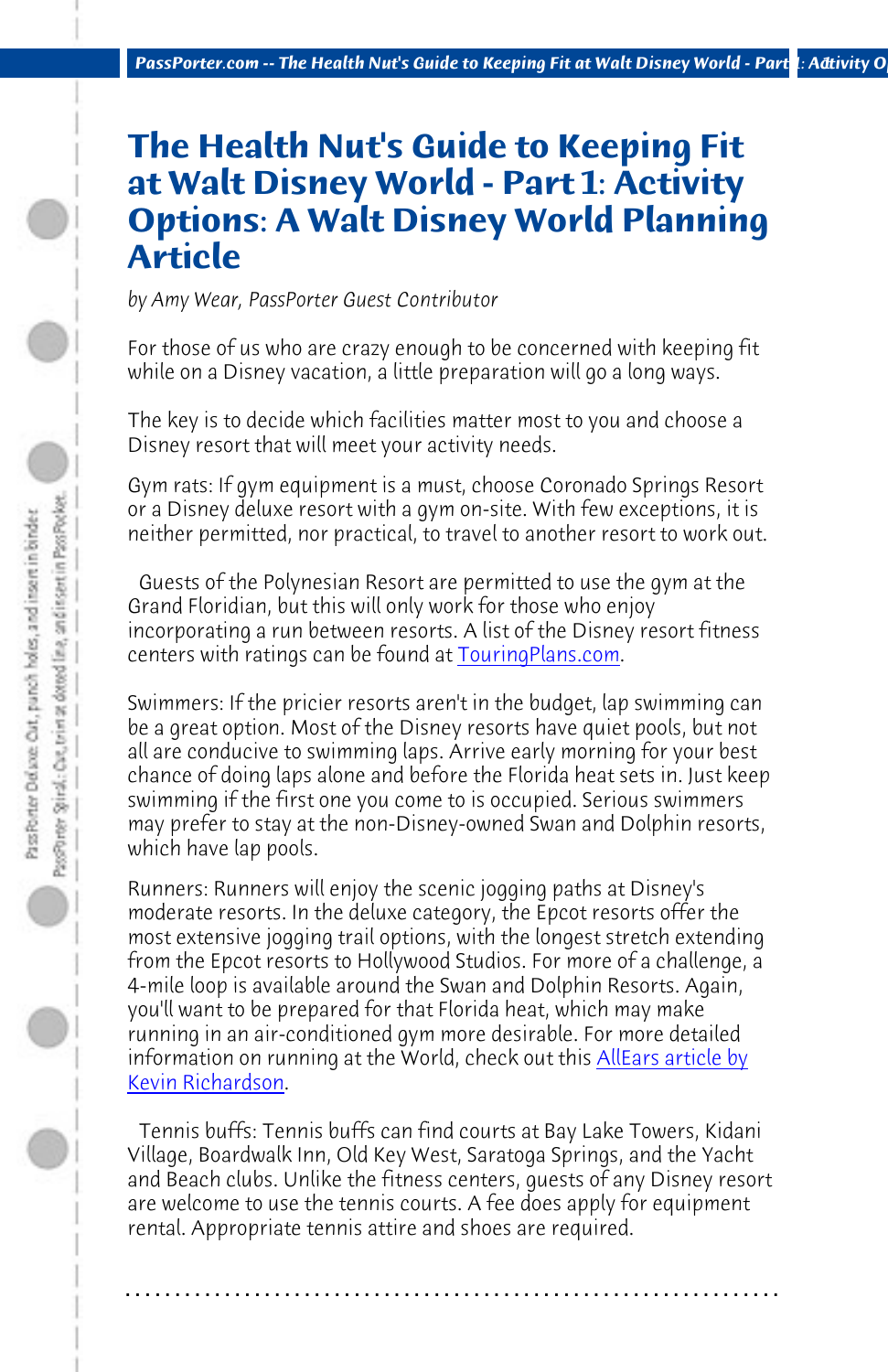PassPeter Deluxe: Out, punch holes, and insert in binder

Cyclists looking for long distance rides can search the best routes near Disney World at www.mapmyride.com. The whole family can have fun and an honest work[-out with 2, 4, and 6](http://www.golfwdw.com)-person Surrey bike rentals at

*PassPorter.com -- The Health Nut's Guide to Keeping Fit at Walt Disney World - Part 1: Activity Opt* 

Port Orleans Riverside, Fort Wilderness, or on the Boardwalk.

 Golfers: The championship golf courses at Walt Disney World are a big draw for many Disney vacationers. Those more interested in golf than the theme parks will prefer Disney's Saratoga Springs or Old Key West Resorts in the Disney Springs resort area. The Lake Buena Vista Golf Course is adjacent to Saratoga Springs, but loops around behind Old Key

 Guests wishing to stay close to the other three golf courses will enjoy staying at the Polynesian, Grand Floridian, or Contemporary Resort. Disney's Palm, Magnolia, and Oak Trail Golf Courses are located at Shades of Green in the Magic Kingdom Resort Area.

 There is complimentary taxi transportation to all the golf courses for guests of any Disney resort and free parking if you prefer to drive yourself. Check out www.golfwdw.com for all your golfing needs.

 Walkers: Walkers will be right at home at Walt Disney World. In most cases, you can log your miles without trying by spending your days at the parks. According to the Disney Parks Moms Panel, the average person walks 10 miles per day while visiting a Disney park.

 My favourite way to build extra resistance into walking (until they finally got too big) was to push two oversized kids in a double jogger stroller throughout the day. Bring your stroller from home or rent from a company like Orlando Stroller Rentals or Kingdom Strollers. Let the kids conserve their energy when you're criss-crossing the parks while you burn more calories!

 Fun lovers: For a focus on active family fun, rather than getting your heart rate up, Walt Disney World also offers two mini golf courses, boat rentals, 8 beach volleyball courts, and even 45-minute horseback rides over at Fort Wilderness. You can also play at one of the two Disney water parks all day.

 Check out all that Walt Disney World has to offer for recreation at